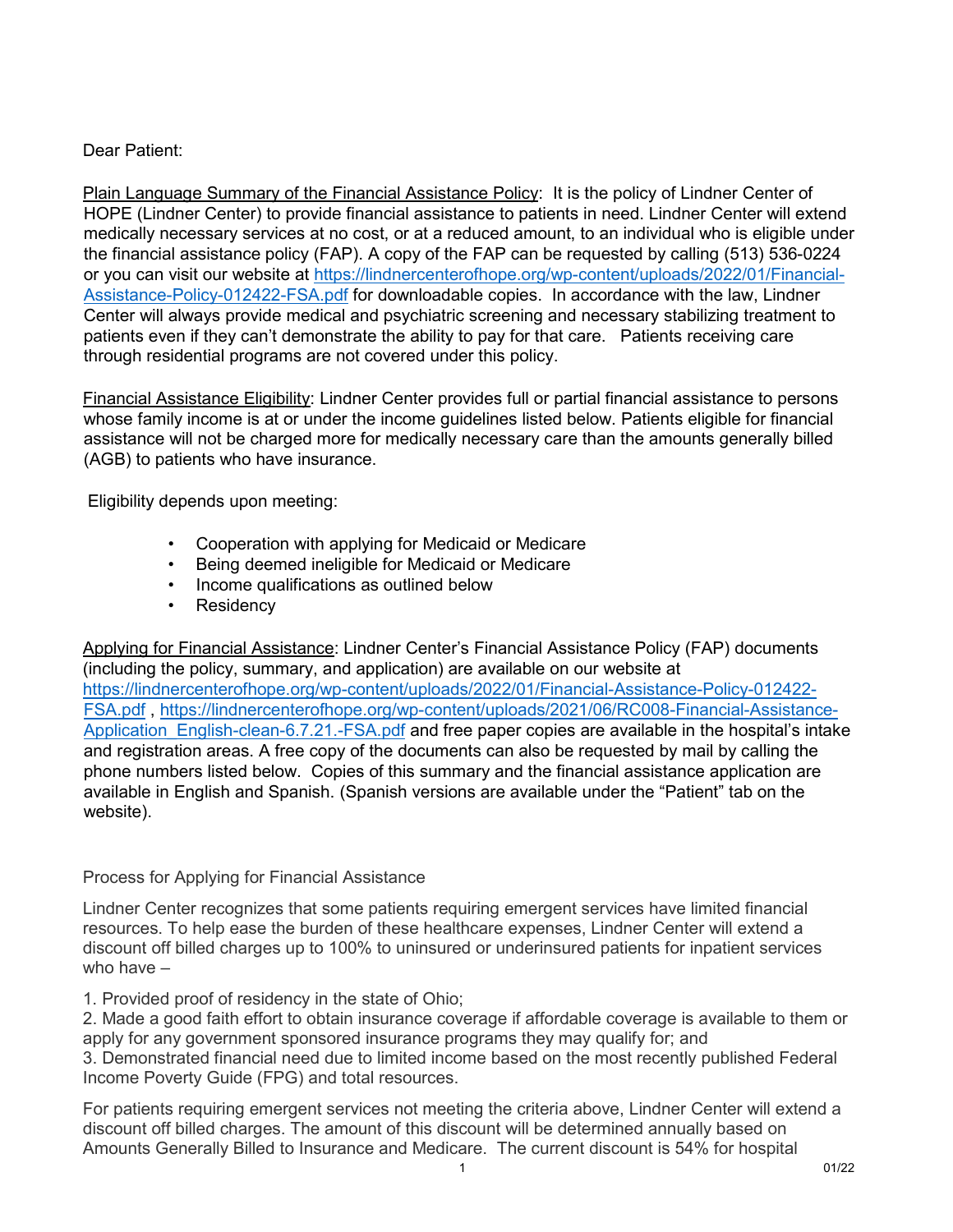services and 40% for physician services for Ohio residents. Patients residing outside of Ohio, but in the United States, will receive a 25% discount on billed charges for medically necessary services.

Physicians providing services at Lindner Center, but not employed by Lindner Center are not covered under this policy. This includes physicians from University of Cincinnati Physicians, Children's Hospital Medical Center and Compunet Lab Services Corp.

2022 Household Size Federal Income Poverty Guideline Lindner Center of HOPE Guideline

| <b>Family</b><br><b>Size</b>                       | <b>Federal</b><br><b>Poverty</b><br><b>Levels 2022</b> | <b>Discounted</b><br>100% | 200% |  |
|----------------------------------------------------|--------------------------------------------------------|---------------------------|------|--|
| $\mathbf{1}$                                       | \$13,590                                               | \$0-\$27,180              |      |  |
| $\overline{2}$                                     | \$18,310                                               | \$0-\$36,620              |      |  |
| $\overline{3}$                                     | \$23,030                                               | \$0-\$46,060              |      |  |
| $\overline{4}$                                     | \$27,750                                               | \$0-\$55,500              |      |  |
| $\overline{5}$                                     | \$32,470                                               | \$0-\$64,940              |      |  |
| $\boldsymbol{6}$                                   | \$37,190                                               | \$0-\$74,380              |      |  |
| $\overline{7}$                                     | \$41,910                                               | \$0-\$83,820              |      |  |
| $\,8\,$                                            | \$46,630                                               | \$0-\$93,260              |      |  |
| For each<br>additional<br>person<br>add<br>\$4720. |                                                        |                           |      |  |

**Note:** A dependent is defined as the patient's spouse (regardless of whether they live in the home), and all of the patient's children, natural, adoptive, or step, under the age of eighteen whose primary residence is the patient's home. If the patient is under the age of eighteen, the "family" shall include the patient, the patient's natural or adoptive parents (regardless of whether they live in the home), and the parents' children, natural or adoptive under the age of eighteen who live in the home